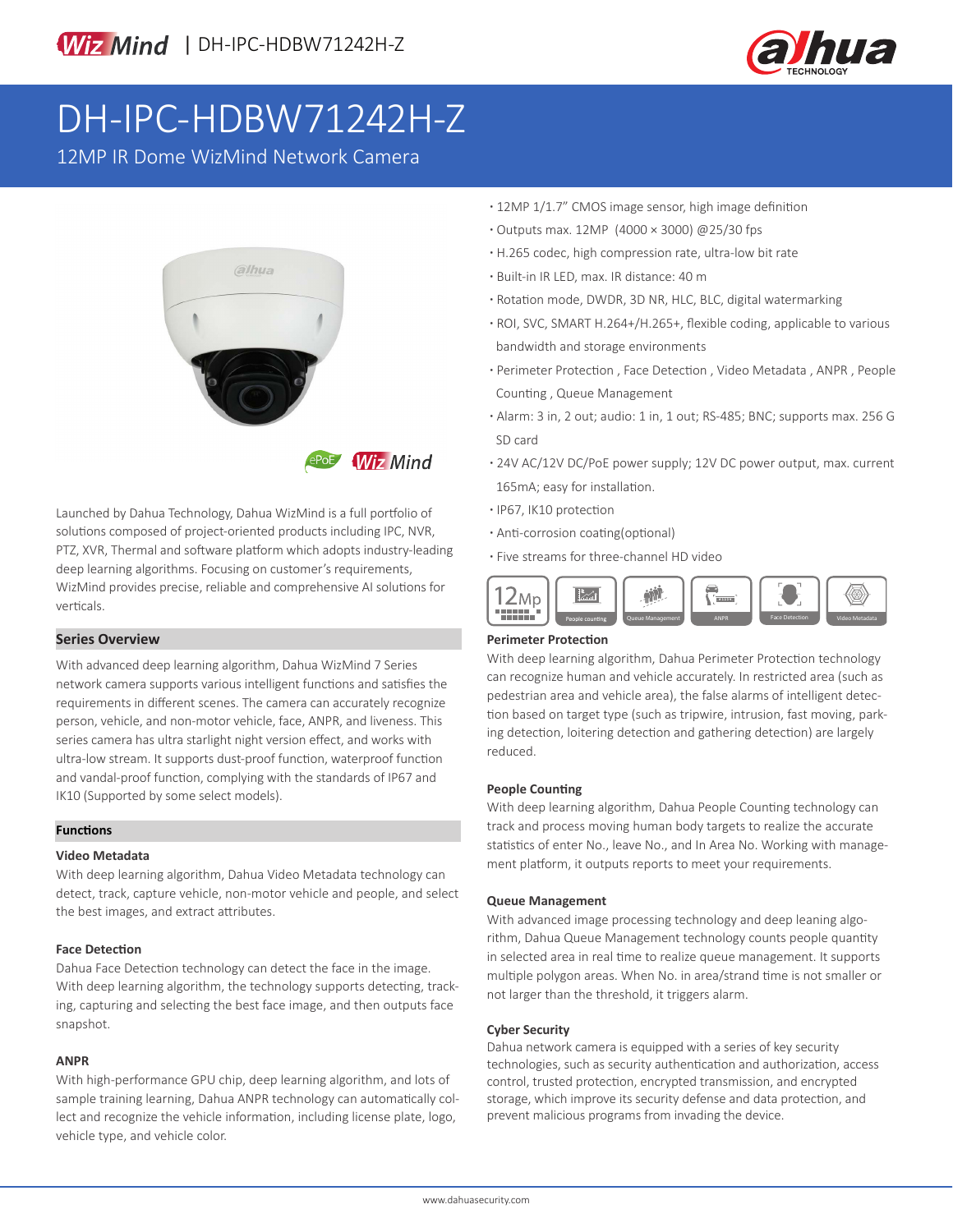# Wiz Mind | DH-IPC-HDBW71242H-Z

### **Smart H.265+ & Smart H.264+**

With advanced scene-adaptive rate control algorithm, Dahua smart encoding technology realizes the higher encoding efficiency than H.265 and H.264, provides high-quality video, and reduces the cost of storage and transmission.

### **Technical Specification**

#### Camera

| Image Sensor                 |      | 1/1.7"12Megapixel progressive CMOS                                                    |                              |                              |                             |
|------------------------------|------|---------------------------------------------------------------------------------------|------------------------------|------------------------------|-----------------------------|
| Max. Resolution              |      | 4000 (H) × 3000 (V)                                                                   |                              |                              |                             |
| <b>ROM</b>                   |      | 4 GB                                                                                  |                              |                              |                             |
| <b>RAM</b>                   |      | 2 GB                                                                                  |                              |                              |                             |
| Scanning System              |      | Progressive                                                                           |                              |                              |                             |
| Electronic Shutter Speed     |      | Auto/Manual 1/3 s-1/100,000 s                                                         |                              |                              |                             |
| Min. Illumination            |      | 0.01 Lux@F1.8 (Color, 30IRE)<br>0.001 Lux@F1.8 (B/W, 30IRE)<br>0 Lux (Illuminator on) |                              |                              |                             |
| S/N Ratio                    |      | > 56 dB                                                                               |                              |                              |                             |
| <b>Illumination Distance</b> |      | 40 m (131.2 ft) (IR LED)                                                              |                              |                              |                             |
| Illuminator On/Off Control   |      | Auto/Manual                                                                           |                              |                              |                             |
| Illuminator Number           |      | 3 (IR LEDs)                                                                           |                              |                              |                             |
| Pan/Tilt/Rotation Range      |      | Pan: 0°-355°<br>Tilt: 0°-80°<br>Rotation: 0°-355°                                     |                              |                              |                             |
| Lens                         |      |                                                                                       |                              |                              |                             |
| Lens Type                    |      | Motorized vari-focal                                                                  |                              |                              |                             |
| Mount Type                   |      | $\phi$ 14                                                                             |                              |                              |                             |
| Focal Length                 |      | 2.7 mm-12 mm                                                                          |                              |                              |                             |
| Max. Aperture                |      | F1.8                                                                                  |                              |                              |                             |
| Field of View                |      | Horizontal: 103°-44°<br>Vertical: 75°-33°<br>Diagonal: 135°-55°                       |                              |                              |                             |
| Iris Type                    |      | Auto                                                                                  |                              |                              |                             |
| Close Focus Distance         |      | 1.2 m (3.9 ft)                                                                        |                              |                              |                             |
| <b>DORI</b><br>Distance      | Lens | Detect                                                                                | Observe                      | Recognize                    | Identify                    |
|                              | W    | 97 m<br>$(318.2 \text{ ft})$                                                          | 38 m<br>$(124.7 \text{ ft})$ | 19 m<br>$(62.3 \text{ ft})$  | 9 <sub>m</sub><br>(29.5 ft) |
|                              | Τ    | 205 m<br>$(672.6 \text{ ft})$                                                         | 82 m<br>(269.0 ft)           | 41 m<br>$(134.5 \text{ ft})$ | 20 m<br>(65.6 ft)           |
|                              |      |                                                                                       |                              |                              |                             |

| Smart event |  |
|-------------|--|
|-------------|--|

IVS Abandoned object; missing object Professional, intelligent IVS (Perimeter Protection) Tripwire; intrusion; fast moving (the three functions support the classification and accurate detection of vehicle and human); loitering detection; people gathering; parking detection

| Face Detection          | Face detection; track; optimization; snapshot; face<br>enhancement; face exposure; face attribute extract,<br>6 attributes and 8 expressions: Gender, age, glasses,<br>expressions (anger, calm, happiness, sadness, disgust,<br>surprise, confusion and fear), mask, beard; face<br>matting setting: face, single inch photo; three snapshot<br>methods: real-time snapshot, optimization snapshot,<br>quality priority; face angle filter; optimization time<br>setting; Support Duration Optimal, Non-living Filtering                                                                                                                                                                  |
|-------------------------|--------------------------------------------------------------------------------------------------------------------------------------------------------------------------------------------------------------------------------------------------------------------------------------------------------------------------------------------------------------------------------------------------------------------------------------------------------------------------------------------------------------------------------------------------------------------------------------------------------------------------------------------------------------------------------------------|
| People Counting         | Support tripwire number counting, people counting in<br>area, and displaying and outputting yearly/monthly/<br>daily reports.<br>Support queue management, and displaying and<br>outputting monthly/daily reports.<br>Support 4 tripwire rules configuration, people<br>counting in 4 areas, and 4 queue management<br>functions.                                                                                                                                                                                                                                                                                                                                                          |
| <b>ANPR</b>             | Vehicle attributes: license plate, vehicle type, vehicle<br>color, vehicle brand<br>Other attributes: sun visor, seat belt, smoking,<br>phoning, in-car accessories, annual vehicle inspection<br>mark                                                                                                                                                                                                                                                                                                                                                                                                                                                                                     |
| Video Metadata          | Vehicle detection, non-motor vehicle detection, face<br>detection, human body detection, track, optimization,<br>snapshot, report high quality picture, vehicle attributes<br>(license plate, vehicle type, vehicle color, and vehicle<br>brand), other attributes (sun visor, seatbelt, smoking,<br>phoning, in-car accessories, and annual vehicle<br>inspection mark), non-motor vehicle attributes<br>(vehicle type, vehicle color, hat, driver number, cloth<br>type, and cloth color), personnel attribute (cloth type,<br>trousers type, cloth color, trousers color, knapsack,<br>hat, gender and umbrella), face attribute (gender, age,<br>expression, glasses, mask, and beard) |
| Intelligent Search      | Work together with Smart NVR to perform refine<br>intelligent search, event extraction and merging to<br>event videos.                                                                                                                                                                                                                                                                                                                                                                                                                                                                                                                                                                     |
|                         |                                                                                                                                                                                                                                                                                                                                                                                                                                                                                                                                                                                                                                                                                            |
| Video                   |                                                                                                                                                                                                                                                                                                                                                                                                                                                                                                                                                                                                                                                                                            |
| Video Compression       | H.265; H.264; H.264H; H.264B; MJPEG (only supported<br>by the sub stream)                                                                                                                                                                                                                                                                                                                                                                                                                                                                                                                                                                                                                  |
| Smart Codec             | Smart H.264+<br>Smart H.265+                                                                                                                                                                                                                                                                                                                                                                                                                                                                                                                                                                                                                                                               |
| Video Frame Rate        | Main stream: 4000 × 3000 @1-25/30 fps<br>Sub stream: 704 × 576 @1-25 fps; 704 × 480 @1-30 fps<br>Third stream: 1920 × 1080 @1-25/30 fps<br>Fourth stream: 1920 × 1080 @1-25/30 fps<br>Fifth stream: 704 × 576 @1-25 fps; 704 × 480 @1-30<br>tps                                                                                                                                                                                                                                                                                                                                                                                                                                            |
| Stream Capability       | 5 streams                                                                                                                                                                                                                                                                                                                                                                                                                                                                                                                                                                                                                                                                                  |
| Resolution              | 12M (4000 × 3000); 8M (3840 × 2160); 6M (3072 ×<br>2048); 5M (3072 × 1728); 5M (2592 × 1944); 4M (2688<br>x 1520); 3M (2048 x 1536); 3M (2304 x 1296); 2M<br>(1920 × 1080); 1.3M (1280 × 960); 720P (1280 × 720);<br>D1 (704 x 576/704 x 480); CIF (352 x 288/352 x 240);<br>VGA (640 × 480)                                                                                                                                                                                                                                                                                                                                                                                               |
| <b>Bit Rate Control</b> | CBR/VBR                                                                                                                                                                                                                                                                                                                                                                                                                                                                                                                                                                                                                                                                                    |
| Video Bit Rate          | H.264: 32 kbps–16384 kbps<br>H.265: 32 kbps-14080 kbps                                                                                                                                                                                                                                                                                                                                                                                                                                                                                                                                                                                                                                     |
| Day/Night               | Auto (ICR)/Color/B/W                                                                                                                                                                                                                                                                                                                                                                                                                                                                                                                                                                                                                                                                       |
| <b>BLC</b>              | Yes                                                                                                                                                                                                                                                                                                                                                                                                                                                                                                                                                                                                                                                                                        |
| <b>HLC</b>              | Yes                                                                                                                                                                                                                                                                                                                                                                                                                                                                                                                                                                                                                                                                                        |
| <b>DWDR</b>             | Yes                                                                                                                                                                                                                                                                                                                                                                                                                                                                                                                                                                                                                                                                                        |
| White Balance           | Auto/natural/street lamp/outdoor/manual/regional<br>custom                                                                                                                                                                                                                                                                                                                                                                                                                                                                                                                                                                                                                                 |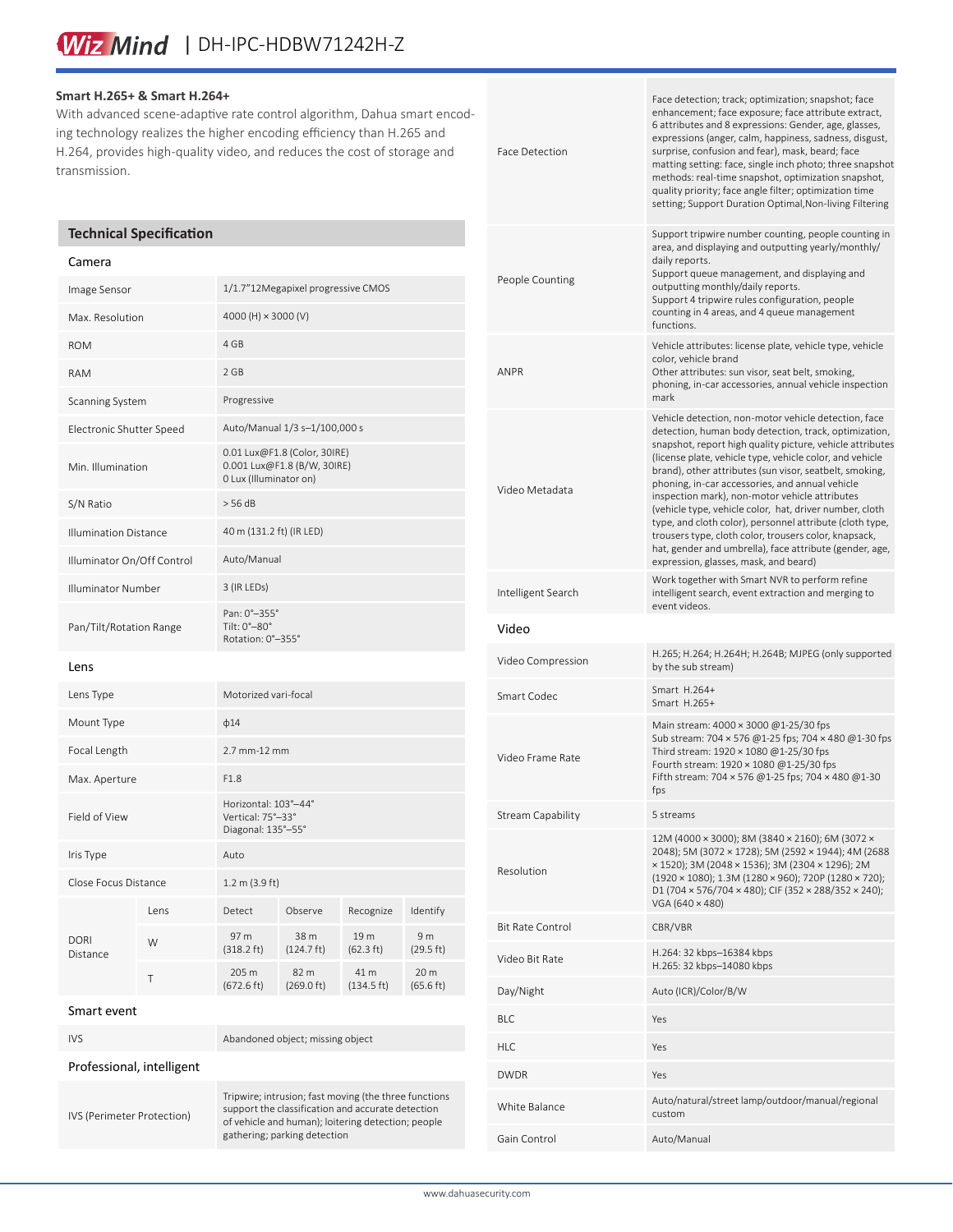# Wiz Mind | DH-IPC-HDBW71242H-Z

| Noise Reduction          | 3D NR                                                                                                                                                                                                                                                                                                                                                                                                                                                                                                                                               |  |  |
|--------------------------|-----------------------------------------------------------------------------------------------------------------------------------------------------------------------------------------------------------------------------------------------------------------------------------------------------------------------------------------------------------------------------------------------------------------------------------------------------------------------------------------------------------------------------------------------------|--|--|
| <b>Motion Detection</b>  | OFF/ON (4 areas, rectangular)                                                                                                                                                                                                                                                                                                                                                                                                                                                                                                                       |  |  |
| Region of Interest (RoI) | Yes (4 areas)                                                                                                                                                                                                                                                                                                                                                                                                                                                                                                                                       |  |  |
| Smart Illumination       | Yes                                                                                                                                                                                                                                                                                                                                                                                                                                                                                                                                                 |  |  |
| Defog                    | Yes                                                                                                                                                                                                                                                                                                                                                                                                                                                                                                                                                 |  |  |
| Image Rotation           | 0°/90°/180°/270° (Support 90°/270° with 1080p<br>resolution and lower.)                                                                                                                                                                                                                                                                                                                                                                                                                                                                             |  |  |
| Mirror                   | Yes                                                                                                                                                                                                                                                                                                                                                                                                                                                                                                                                                 |  |  |
| Privacy Masking          | 4 areas                                                                                                                                                                                                                                                                                                                                                                                                                                                                                                                                             |  |  |
| Audio                    |                                                                                                                                                                                                                                                                                                                                                                                                                                                                                                                                                     |  |  |
| Audio Compression        | G.711A; G.711Mu; G.726; G.723                                                                                                                                                                                                                                                                                                                                                                                                                                                                                                                       |  |  |
| Alarm                    |                                                                                                                                                                                                                                                                                                                                                                                                                                                                                                                                                     |  |  |
| Alarm Event              | No SD card; SD card full; SD card error; network<br>disconnection; IP conflict; illegal access; motion<br>detection; video tampering; tripwire; intrusion; fast<br>moving; abandoned object; missing object; loitering<br>detection; people gathering; parking detection; scene<br>changing; audio detection; voltage detection; defocus<br>detection; external alarm; face detection; video<br>metadata; ANPR; people counting in area; stay alarm;<br>people counting; people counting exception detection;<br>queue management; safety exception |  |  |
| Network                  |                                                                                                                                                                                                                                                                                                                                                                                                                                                                                                                                                     |  |  |
| Network                  | RJ-45 (10/100/1000 Base-T)                                                                                                                                                                                                                                                                                                                                                                                                                                                                                                                          |  |  |
| SDK and API              | Yes                                                                                                                                                                                                                                                                                                                                                                                                                                                                                                                                                 |  |  |
| Cyber Security           | Video encryption; firmware encryption; configuration<br>encryption; Digest; WSSE; account lockout; security<br>logs; IP/MAC filtering; generation and importing of<br>X.509 certification; syslog; HTTPS; 802.1x; trusted<br>boot; trusted execution; trusted upgrade                                                                                                                                                                                                                                                                               |  |  |
| Protocol                 | IPv4; IPv6; HTTP; HTTPS; TCP; UDP; ARP; RTP; RTSP;<br>RTCP; RTMP; SMTP; FTP; SFTP; DHCP; DNS; DDNS;<br>QoS; UPnP; NTP; Multicast; ICMP; IGMP; NFS; SAMBA;<br>PPPoE; 802.1x; SNMP; Bonjour                                                                                                                                                                                                                                                                                                                                                           |  |  |
| Interoperability         | ONVIF (Profile S/Profile G/Profile T); CGI; Milestone;<br>Genetec; P2P;RTMP                                                                                                                                                                                                                                                                                                                                                                                                                                                                         |  |  |
| User/Host                | 20 (Total bandwidth: 240 M)                                                                                                                                                                                                                                                                                                                                                                                                                                                                                                                         |  |  |
| Storage                  | FTP; SFTP; Micro SD card (support max. 256 G); NAS                                                                                                                                                                                                                                                                                                                                                                                                                                                                                                  |  |  |
| <b>Browser</b>           | IE: IE9 and later<br>Chrome: Chrome 42 and later<br>Firefox: Firefox 48.0.2 and later                                                                                                                                                                                                                                                                                                                                                                                                                                                               |  |  |
| Management Software      | Smart PSS; DSS; DMSS                                                                                                                                                                                                                                                                                                                                                                                                                                                                                                                                |  |  |
| Mobile Phone             | IOS; Android                                                                                                                                                                                                                                                                                                                                                                                                                                                                                                                                        |  |  |
| Certification            |                                                                                                                                                                                                                                                                                                                                                                                                                                                                                                                                                     |  |  |
| Certifications           | CE-LVD: EN62368-1, EN60950-22 (optional)<br>CE-EMC: Electromagnetic Compatibility Directive<br>2014/30/EU<br>47 CER ECC Dort 1E Subnart P                                                                                                                                                                                                                                                                                                                                                                                                           |  |  |

FCC: 47 CFR FCC Part 15, Subpart B

50E NEMA Type 4X (optional)

RS-485 1 (baud rate range: 1200 bps–115200 bps)

Audio Input 1 channel (3-pin terminal with 2.54mm clearance; with audio cable)

Port

UL/CUL: UL60950-1 CAN/CSA C22.2 No.60950-1-07,UL

| Audio Output                | 1 channel (3-pin terminal with 2.54mm clearance; with<br>audio cable)                                                                                                   |  |  |
|-----------------------------|-------------------------------------------------------------------------------------------------------------------------------------------------------------------------|--|--|
| Alarm Input                 | 3 channels in: 5mA 3V-5V DC                                                                                                                                             |  |  |
| Alarm Output                | 2 channels out: 1,000mA 30V DC/500mA 50V DC                                                                                                                             |  |  |
| Power                       |                                                                                                                                                                         |  |  |
| Power Supply                | 12V DC/24V AC/POE+(802.3at); ePoE                                                                                                                                       |  |  |
| Power Consumption           | Basic power consumption: 6.1W (12V DC); 6.1W (24V<br>AC active power); 5.4W (PoE)<br>Max. power consumption: 17.9W (12V DC); 17.1W(24V<br>AC active power); 16.8W (PoE) |  |  |
| Environment                 |                                                                                                                                                                         |  |  |
| <b>Operating Conditions</b> | -40°C to +60°C (-40°F to +140°F) /Less than 95% RH                                                                                                                      |  |  |
| <b>Storage Conditions</b>   | $-40^{\circ}$ C to +60 $^{\circ}$ C (-40 $^{\circ}$ F to +140 $^{\circ}$ F)                                                                                             |  |  |
| Protection Grade            | IP67, IK10, Anti-Corrosion Protection: NEMA 4X<br>(optional)                                                                                                            |  |  |
| Structure                   |                                                                                                                                                                         |  |  |
| Casing                      | Metal + plastic                                                                                                                                                         |  |  |
| Dimensions                  | 129.1 mm × 0157.9 mm (5.08" × 06.22")                                                                                                                                   |  |  |
| Net Weight                  | 1500 g (3.31 lb)                                                                                                                                                        |  |  |
| Gross Weight                | 1600 g (3.53 lb)                                                                                                                                                        |  |  |

| <b>Ordering Information</b> |                                               |                                                       |  |  |
|-----------------------------|-----------------------------------------------|-------------------------------------------------------|--|--|
| <b>Type</b>                 | Part Number                                   | Description                                           |  |  |
| 12MP<br>Camera              | $DH-IPC-$<br>HDBW71242HP-7-<br>2712-DC12AC24V | 12MP WizMind 7 Series IR Dome Network<br>Camera, PAL  |  |  |
|                             | $DH-IPC-$<br>HDBW71242HN-7-<br>2712-DC12AC24V | 12MP WizMind 7 Series IR Dome Network<br>Camera, NTSC |  |  |
|                             | IPC-HDBW71242HP-7-<br>2712-DC12AC24V          | 12MP WizMind 7 Series IR Dome Network<br>Camera, PAL  |  |  |
|                             | IPC-HDBW71242HN-7-<br>2712-DC12AC24V          | 12MP WizMind 7 Series IR Dome Network<br>Camera, NTSC |  |  |
| Accessories<br>(optional)   | PFA773                                        | Sun Shade                                             |  |  |
|                             | PFB300C                                       | <b>Ceiling Mount</b>                                  |  |  |
|                             | <b>PFA152-F</b>                               | Pole Mount                                            |  |  |
|                             | PFB211W                                       | Wall Mount                                            |  |  |
|                             | <b>PFA101</b>                                 | Mount Adapter                                         |  |  |